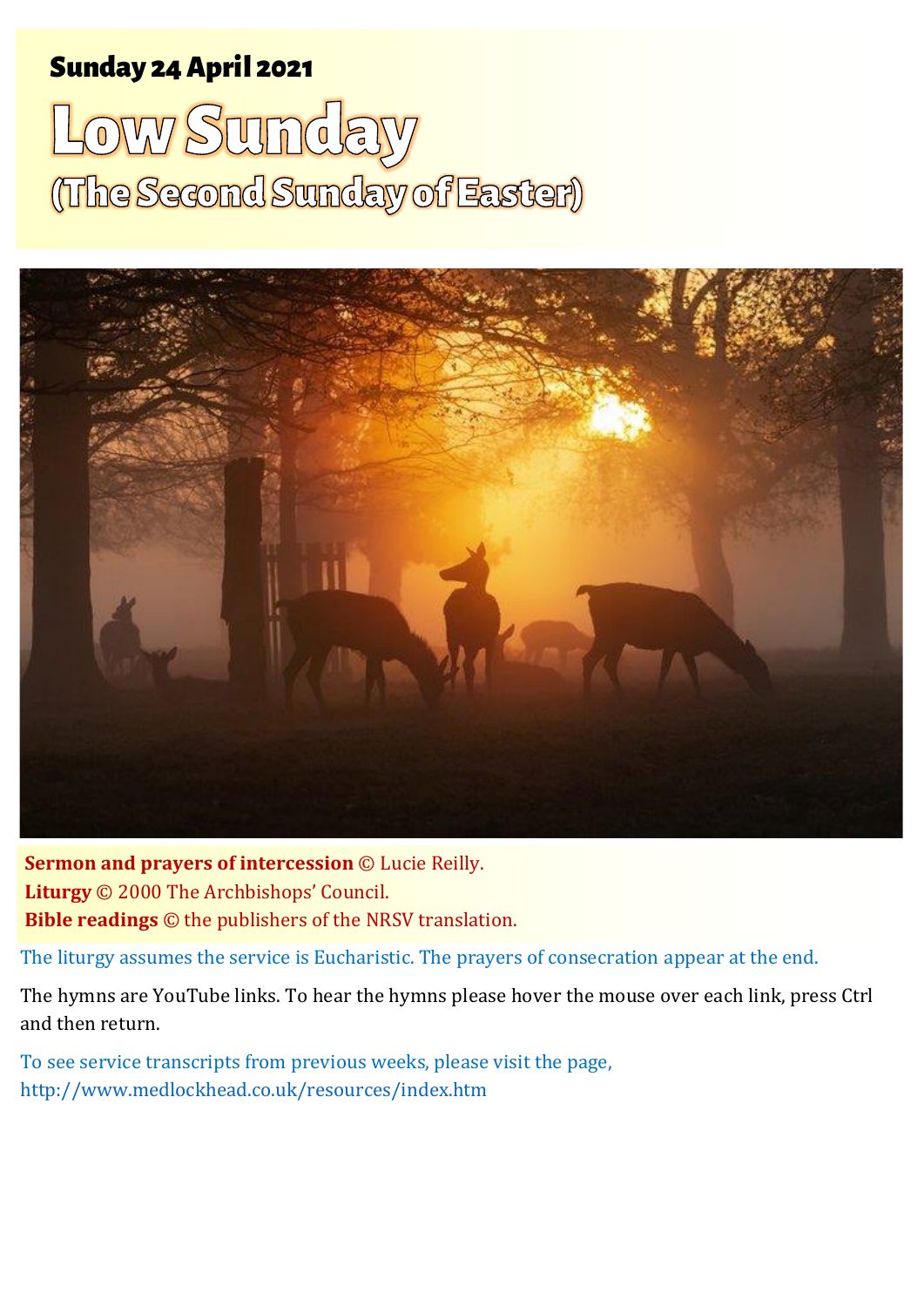#### **Introduction and welcome**

#### **The Welcome**

In the name of the Father, and of the Son, and of the Holy Spirit

#### All **Amen.**

The Lord be with you

All **And also with you.**

Alleluia! Christ is risen!

All **He is risen indeed! Alleluia!**

#### **The Preparation**

All **Almighty God, to whom all hearts are open, all desires known, and from whom no secrets are hidden: cleanse the thoughts of our hearts by the inspiration of your Holy Spirit, that we may perfectly love you, and worthily magnify your holy name; through Christ our Lord. Amen.**

Our Lord Jesus Christ said: The first commandment is this: 'Hear, O Israel, the Lord our God is the only Lord. You shall love the Lord your God with all your heart, with all your soul, with all your mind, and with all your strength.'

And the second is this: 'Love your neighbour as yourself.' There is no other commandment greater than these. On these two commandments hang all the law and the prophets.

#### All **Amen. Lord, have mercy.**

Christ our Passover lamb has been sacrificed for us. Let us therefore rejoice by putting away all malice and evil and confess our sins in penitence and faith, firmly resolved to keep God's commandments and to live in love and peace with all.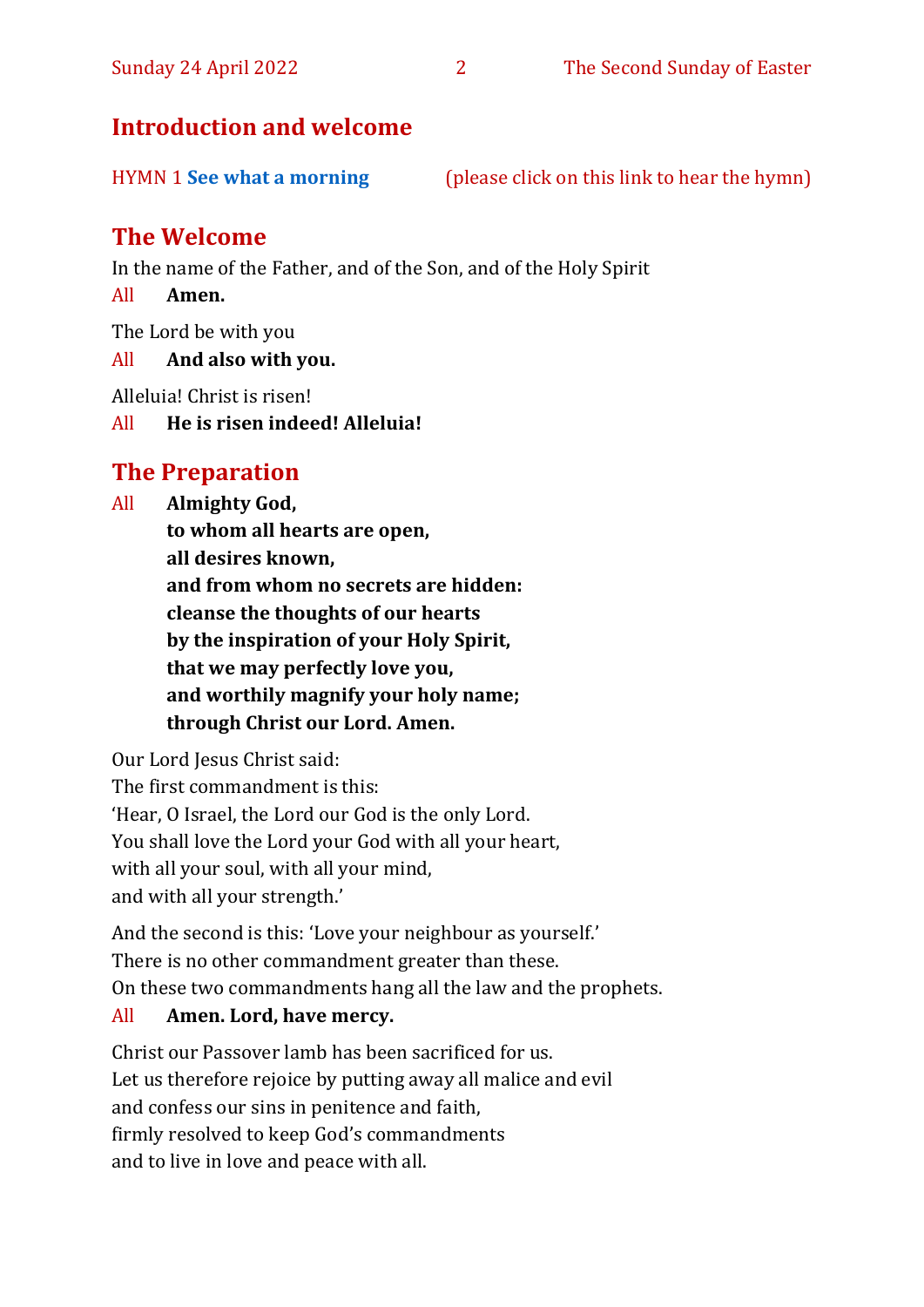All **Almighty God, our heavenly Father, we have sinned against you and against our neighbour in thought and word and deed, through negligence, through weakness, through our own deliberate fault. We are truly sorry and repent of all our sins. For the sake of your Son Jesus Christ, who died for us, forgive us all that is past and grant that we may serve you in newness of life to the glory of your name. Amen.**

Almighty God,

who forgives all who truly repent, have mercy upon you, pardon and deliver you from all your sins, confirm and strengthen you in all goodness, and keep you in life eternal; through Jesus Christ our Lord. All **Amen.**

#### **The Gloria**

This Gloria is sung to the tune of 'Cwm Rhondda'. Click **[here](about:blank)** for the tune.

All **Glory be to God in Heaven, Songs of joy and peace we bring, Thankful hearts and voices raising, To creation's Lord we sing. Lord we thank you, Lord we praise you, Glory be to God our King: Glory be to God our King. Lamb of God, who on our shoulders, Bore the load of this world's sin; Only Son of God the Father, You have brought us peace within. Lord, have mercy, Christ have mercy, Now your glorious reign begin: Now your glorious reign begin.**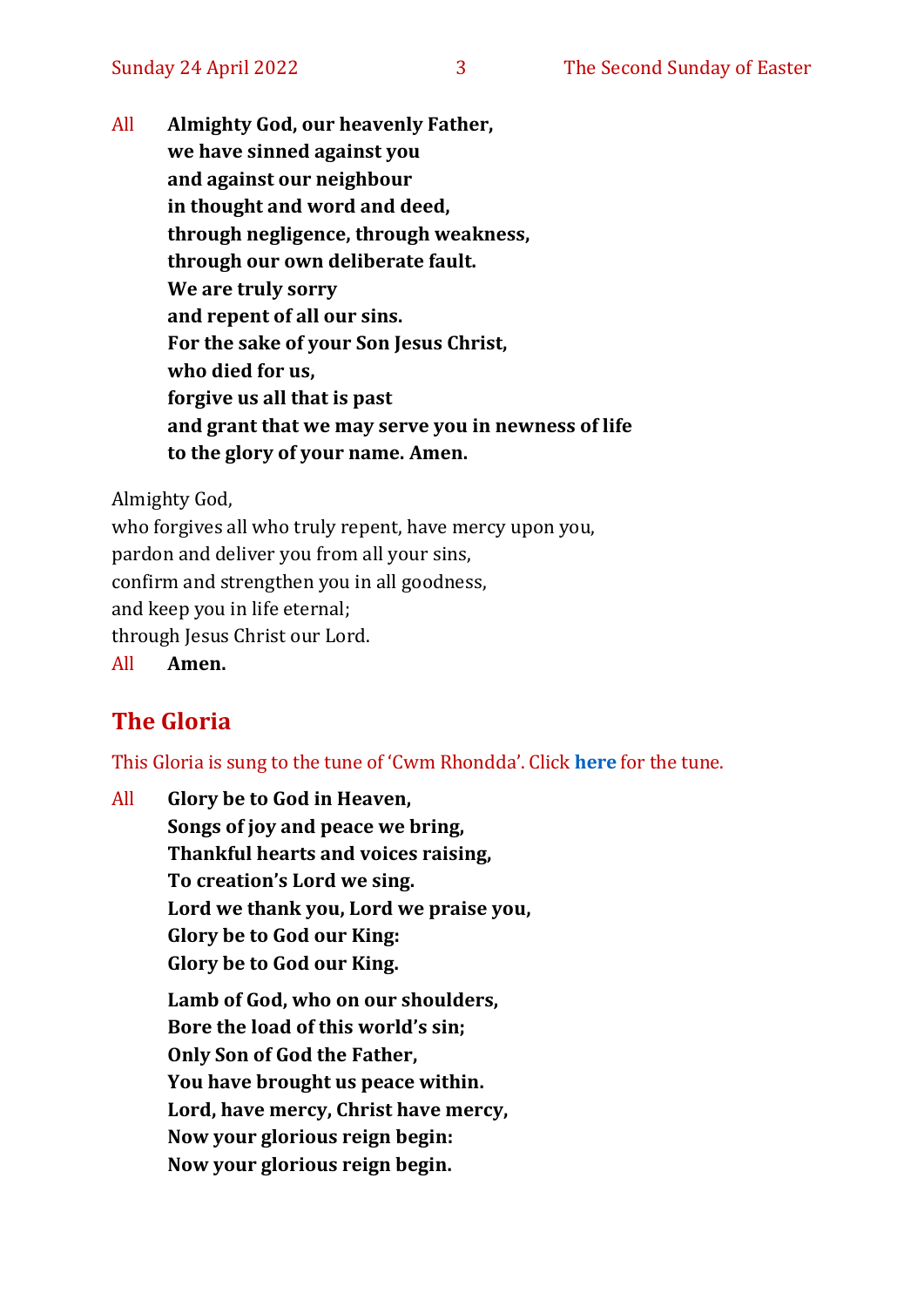**You O Son of God are Holy, You we praise with one accord. None in heav'n or earth is like you, Only you are Christ the Lord. With the Father and the Spirit, Ever worshipped and adored: Ever worshipped and adored.**

#### **The Collect for the Second Sunday of Easter**

Almighty Father, you have given your only Son to die for our sins and to rise again for our justification: grant us so to put away the leaven of malice and wickedness that we may always serve you in pureness of living and truth; through the merits of your Son Jesus Christ our Lord, who is alive and reigns with you, in the unity of the Holy Spirit, one God, now and for ever. All **Amen.**

#### **First reading**

A reading from the Book of Acts

They brought disciples and had them stand before the council. The high priest questioned them, saying, 'We gave you strict orders not to teach in this name, yet here you have filled Jerusalem with your teaching and you are determined to bring this man's blood on us.' But Peter and the apostles answered, 'We must obey God rather than any human authority. The God of our ancestors raised up Jesus, whom you had killed by hanging him on a tree. God exalted him at his right hand as Leader and Saviour that he might give repentance to Israel and forgiveness of sins. And we are witnesses to these things, and so is the Holy Spirit whom God has given to those who obey him.' When they heard this, they were enraged and wanted to kill them. But a Pharisee in the council named Gamaliel, a teacher of the law, respected by all the people, stood up and ordered the men to be put outside for a short time. Then he said to them, 'Fellow Israelites, consider carefully what you propose to do to these men. For some time ago Theudas rose up, claiming to be somebody, and a number of men, about four hundred, joined him; but he was killed, and all who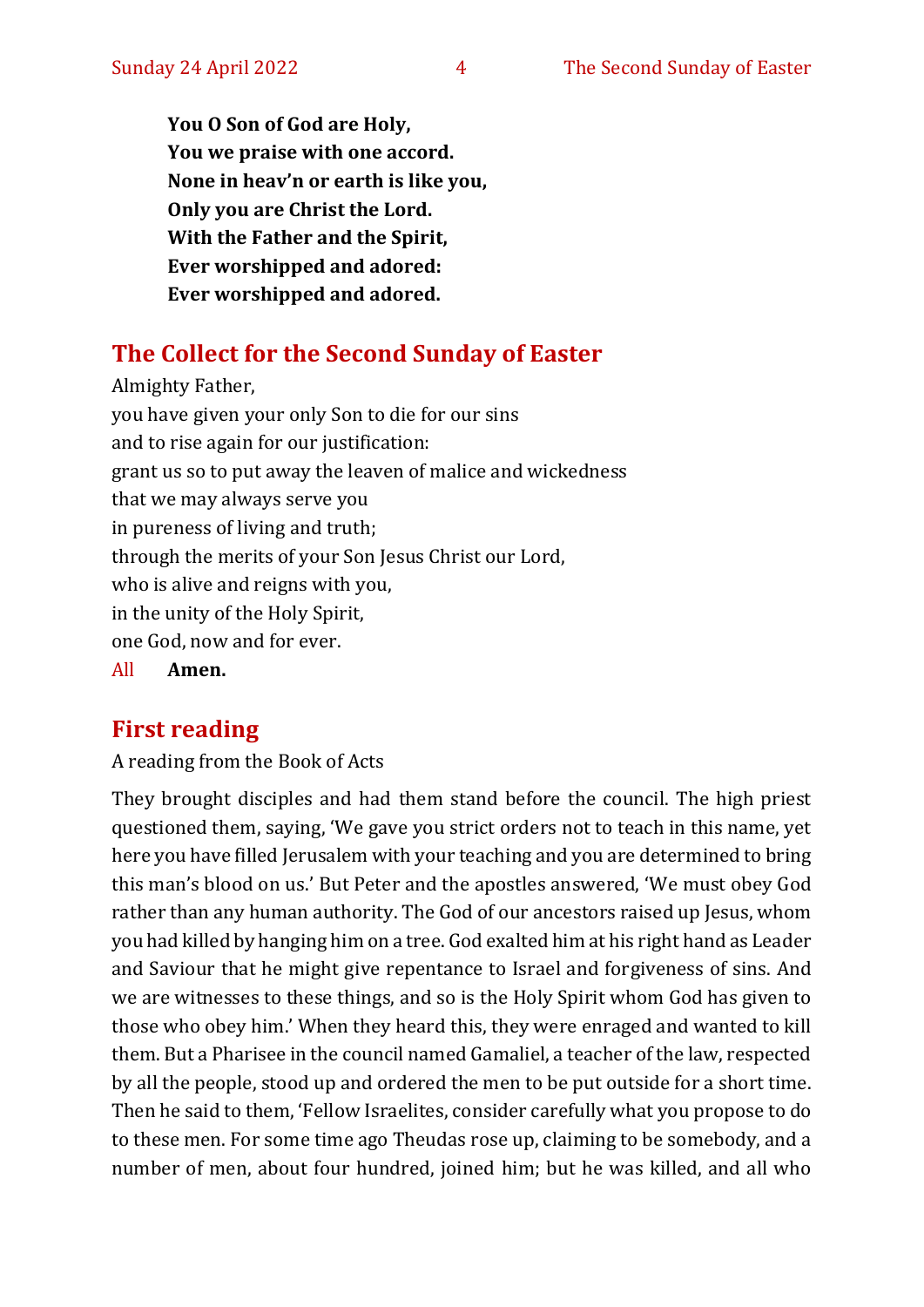followed him were dispersed and disappeared. After him Judas the Galilean rose up at the time of the census and got people to follow him; he also perished, and all who followed him were scattered. So, in the present case, I tell you, keep away from these men and let them alone; because if this plan or this undertaking is of human origin, it will fail; but if it is of God, you will not be able to overthrow them in that case you may even be found fighting against God!' They were convinced by him, and when they had called in the apostles, they had them flogged. Then they ordered them not to speak in the name of Jesus, and let them go. As they left the council, they rejoiced that they were considered worthy to suffer dishonour for the sake of the name. *Acts 5:27–41*

This is the Word of the Lord

All **Thanks be to God.**

#### **Second reading**

A reading from the Revelation of St John the Divine

John to the seven churches that are in Asia: Grace to you and peace from him who is and who was and who is to come, and from the seven spirits who are before his throne, and from Jesus Christ, the faithful witness, the firstborn of the dead, and the ruler of the kings of the earth. To him who loves us and freed us from our sins by his blood, and made us to be a kingdom, priests serving his God and Father, to him be glory and dominion forever and ever. Amen. Look! He is coming with the clouds; every eye will see him, even those who pierced him; and on his account all the tribes of the earth will wail. So it is to be. Amen. 'I am the Alpha and the Omega,' says the Lord God, who is and who was and who is to come, the Almighty. *Revelation 1:4–8*

This is the Word of the Lord All **Thanks be to God.**

HYMN 2 **[Three days](https://www.youtube.com/watch?v=r5jiBrtygws)** (please click on this link to hear the hymn)

#### **Gospel reading**

Hear the Gospel of our Lord Jesus Christ according to John

#### All **Glory to you O Lord.**

When it was evening on that day, the first day of the week, and the doors of the house where the disciples had met were locked for fear of the Jews, Jesus came and stood among them and said, 'Peace be with you.' After he said this, he showed them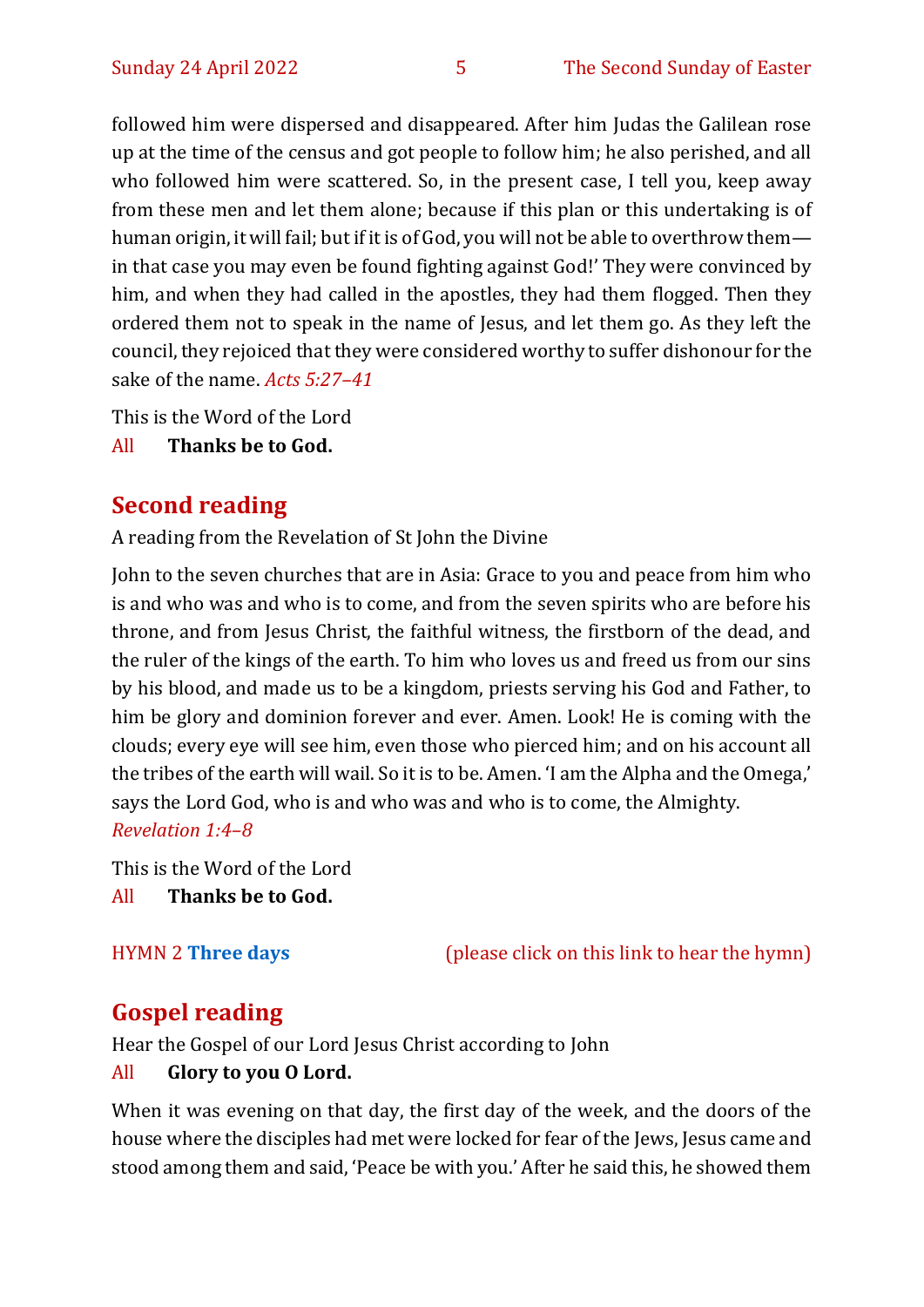his hands and his side. Then the disciples rejoiced when they saw the Lord. Jesus said to them again, 'Peace be with you. As the Father has sent me, so I send you.' When he had said this, he breathed on them and said to them, 'Receive the Holy Spirit. If you forgive the sins of any, they are forgiven them; if you retain the sins of any, they are retained.' But Thomas (who was called the Twin), one of the twelve, was not with them when Jesus came. So the other disciples told him, 'We have seen the Lord.' But he said to them, 'Unless I see the mark of the nails in his hands, and put my finger in the mark of the nails and my hand in his side, I will not believe.'

A week later his disciples were again in the house, and Thomas was with them. Although the doors were shut, Jesus came and stood among them and said, 'Peace be with you.' Then he said to Thomas, 'Put your finger here and see my hands. Reach out your hand and put it in my side. Do not doubt but believe.' Thomas answered him, 'My Lord and my God!' Jesus said to him, 'Have you believed because you have seen me? Blessed are those who have not seen and yet have come to believe.' Now Jesus did many other signs in the presence of his disciples, which are not written in this book. But these are written so that you may come to believe that Jesus is the Messiah, the Son of God, and that through believing you may have life in his name. *John 20:19–31*

This is the Gospel of the Lord

All **Praise to you O Christ.** 

#### **Sermon**

Alleluia! Christ is Risen. He is Risen Indeed. Alleluia!

It's strange when you think about it—the disciples spend the evening of Easter Day behind locked doors. Peter and another disciple have seen the empty tomb. Mary Magdalene has spoken with the risen Christ, and she has told the disciples about it. You'd think they would be off celebrating, announcing to anyone who would listen that Jesus is alive again. Instead, they hide. They act like disciples whose leader is still dead.

On the other hand, protecting themselves makes perfect sense. It was only a couple days before that they were traumatised by the death of their leader on a cross. They know he was apprehended and executed, so they may be too. They wait behind locked doors, as quiet as they can be, fearing every footstep in the street below. This room contains many of the first Christian martyrs, several of them will die, sooner or later, for their connection with Jesus.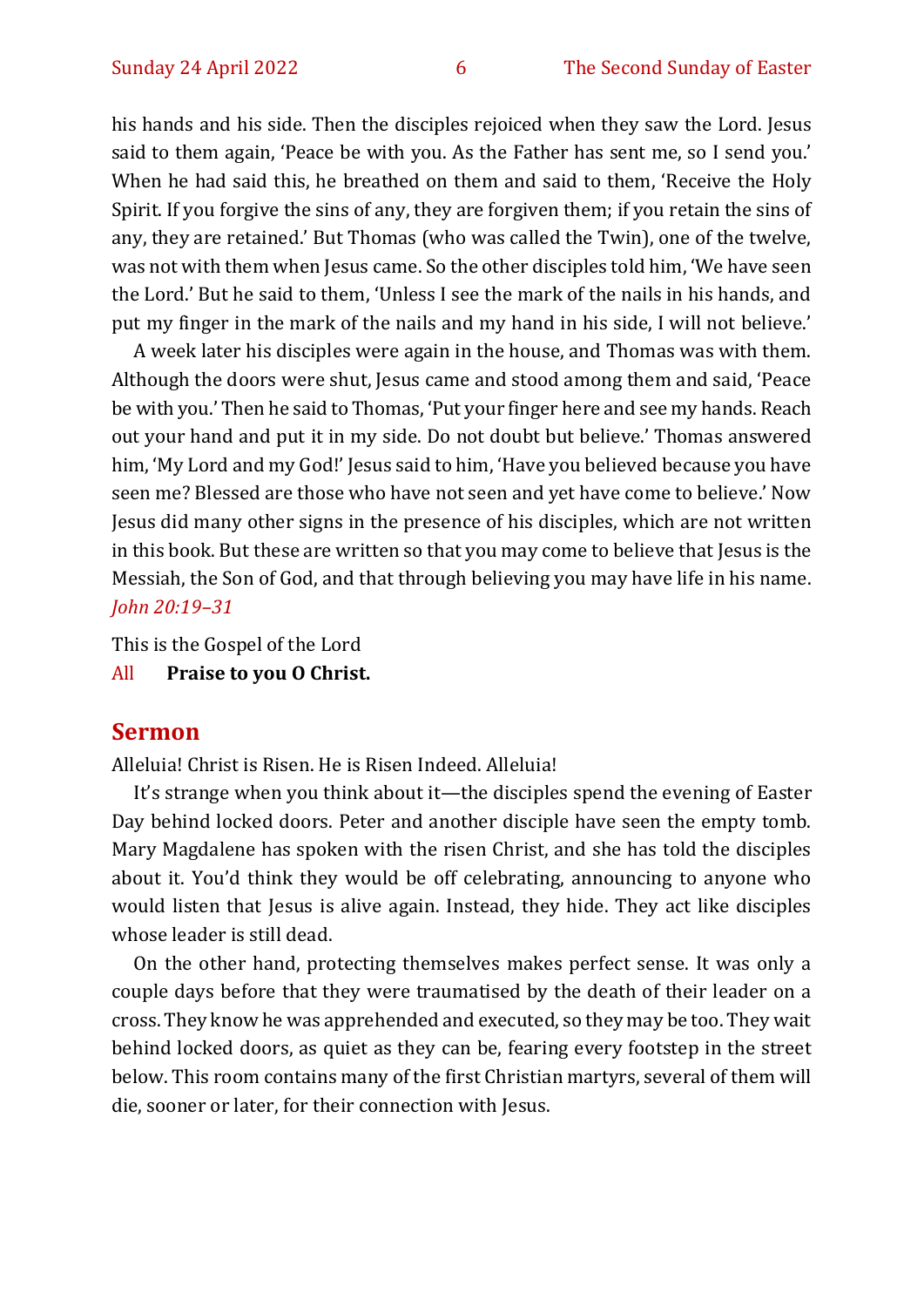It is apparent that fear dominates them. That puts them with so many other people. Those dominated by fear may include people around us every day and even some of us here this morning.

It is now, to his fearful disciples that the risen Christ chooses to appear. He has passed from life through a gruesome death to a life greater than we can imagine. Why here, why now?

It might have been out of anger, disappointment, or a need for revenge. After all, these disciples deserted him. As he hung on the cross, most of them were nowhere to be found. He might have wanted to freeze them with a steely gaze or call them out.

But no. He came back, not concerned for himself, but for them. He senses their fear. Ans so, he speaks his peace to them. He shows them his wounds, still apparent on his glorified body. Their fear dissolves, and they rejoice to see him alive again.

Then he gives them his peace and tells them their mission. He breathes the Holy Spirit on them and tells them to forgive sins with his authority.

This action is a second creation, an early foretaste of Pentecost, commissioning them for ministry. Their business will be forgiveness, the reconciliation of humanity with God and each other. From this upstairs room, forgiveness is to spread like wildfire. Set free from fear themselves, they are to help set others free.

Is it remarkable that death could not hold Jesus? Yes! Is it remarkable that fear could not hold his disciples? Yes!

So, what's in it for us? Is it the promise of our own resurrection at the end of time, and the reality of reconciliation with God and others here and now? Like the first disciples, we get to experience Jesus risen from the dead, freeing us from fear of the death that will come at life's end, and freeing us from all the other deathly fears that overshadow our lives.

What are the fears that we experience? Maybe things we whiteness on the New: illnesses without cure, a failing economy, war. Other fears are more personal, more private: a broken relationship, work troubles.

We feel fear when there's no money to pay the mortgage. When our kids are struggling in school. When we come home to find our houses broken into, privacy invaded.

When fear flares up in our hearts, it's easy to forget God, and it's time to remember God.

The disciples forgot for a time, there in that upstairs room. We may forget also, but Christ does not forget us. He comes to us with the reminder, in his feet and hands and side that death, the source of so much fear, has been conquered.

The disciples rejoiced when they saw the Lord. And can also rejoice, when amid fear, we recognise Christ is here with us. It is not that fear is simply swept away;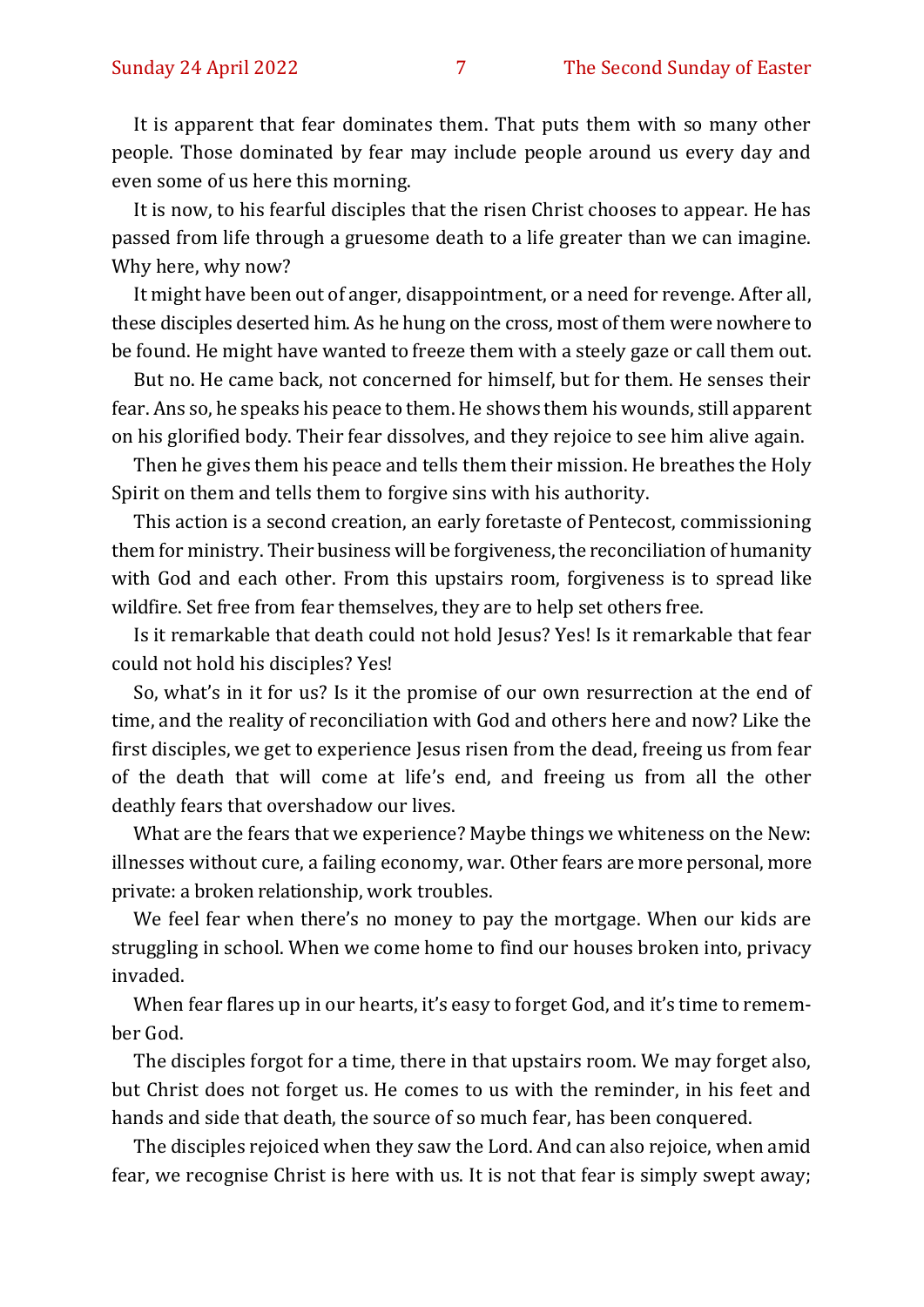rather, fear no longer dominates our lives.

The resurrection stories from the gospels are a bit of a scramble, testifying to how people come to faith in different ways.

- The beloved disciple believes when he sees the empty tomb, but it's not clear what he believes.
- Mary Magdalene believes when the Lord speaks her name, even though, according to Mark's Gospel, her report is not accepted.
- The disciples believe for themselves once Jesus appears alive among them.

People come to faith in different ways. They did then. They do now.

Remember Thomas, know more commonly as 'Doubting Thomas? Earlier in the gospel story, as Jesus prepares to go to Jerusalem to face the cross, Thomas says, 'Let us also go, that we may die with him.' There's nothing subtle about Thomas.

So, when he hears from others that Jesus is back. He refuses to believe that Jesus is alive unless he can see and touch the wounds of his crucified leader.

Then one week later, Thomas gets his chance in the upstairs room. Jesus enters and invites Thomas to examine his wounds. We don't hear that he accepts the invitation. We hear instead the boldest statement about Jesus in the Gospel of John, maybe the entire New Testament. 'My Lord and my God!'.

Jesus returns to promise us our resurrection. He comes back to reconcile us with God and make us instruments for reconciliation in the world. He comes to break the chains of fear. And we all have different ways of recognising him.

You can meet Jesus in Scripture and in the Sacraments. You can meet him in the love shown to you by other Christians. You can meet him as well in the depths of your heart, and at times you least expect it.

Will you welcome him? Will you trust him? Jesus may come to you when you least expect it.

Jesus often startles us, as he did those disciples in the upstairs room, and one week later, Thomas.

This Easter Season Christ comes to set us free. We can extend to him the chains of fear that hold us, and he will break them by the power of his resurrection.

#### **The Creed**

Do you believe and trust in God the Father, the source of all being and life, the one for whom we exist?

All **We believe and trust in him.**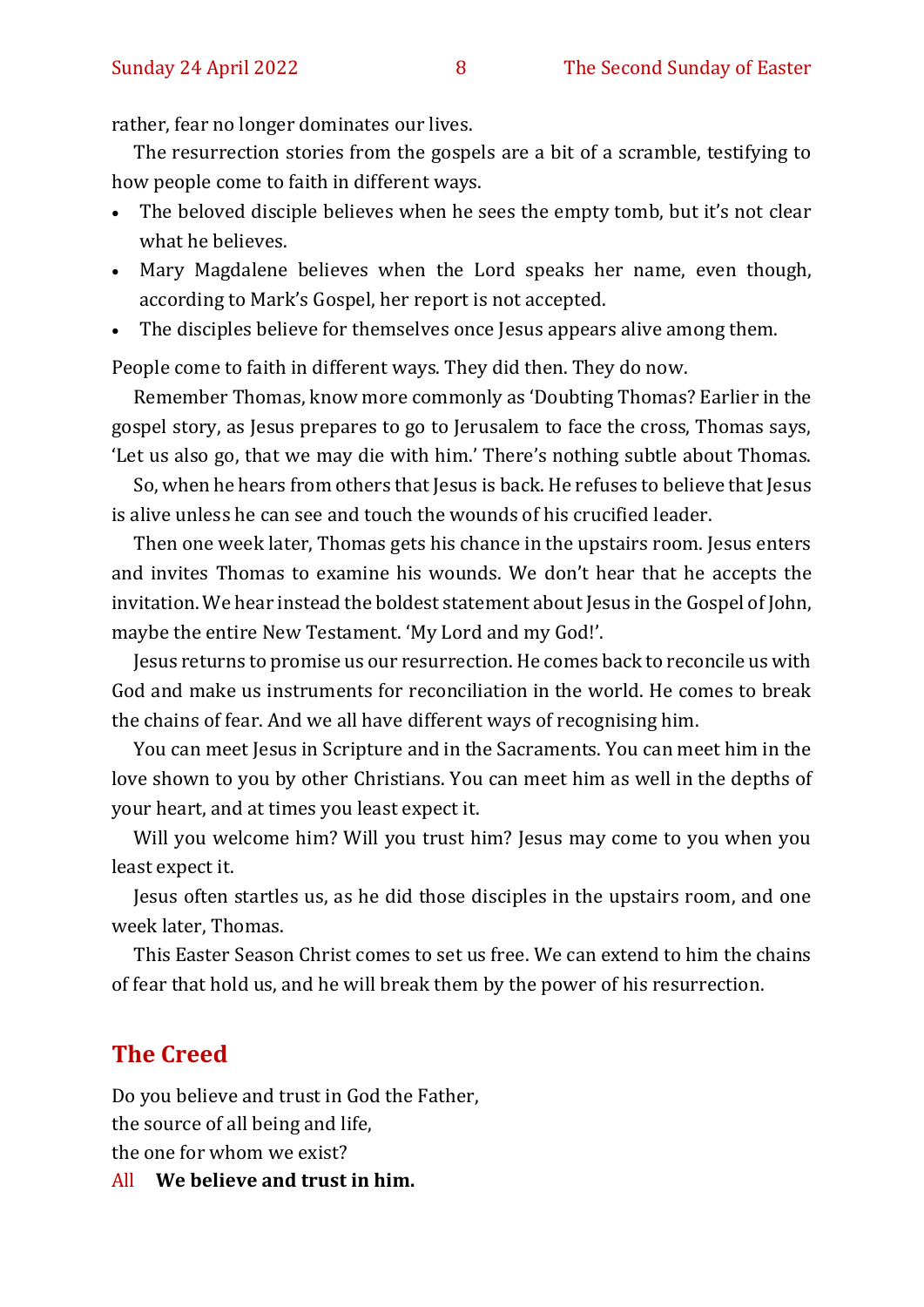Do you believe and trust in God the Son, who took our human nature, died for us and rose again?

#### All **We believe and trust in him.**

Do you believe and trust in God the Holy Spirit, who gives life to the people of God and makes Christ known in the world?

#### All **We believe and trust in him.**

This is the faith of the Church.

All **This is our faith. We believe and trust in one God, Father, Son and Holy Spirit. Amen.**

#### **Prayers of intercession**

Almighty God we pray for our churches in East Oldham and ask that our church here in Clarksfield and Waterhead be given a clear vision of what is needed to be both focused and relevant in all that is good and serves your purpose of spreading the Good News to both residents and visitors.

Lord, in your Mercy

#### All **Hear our Prayer**

Creator God, we thank you for the beauty of your world: for its wonderful variety and the bounty that it brings forth. Help us all to be good stewards showing love and friendship to all peoples and the enjoying the warmth and light they bring to our lives. Be close to all who in power, ensuring the decisions that they make, day by day, are made for the benefit of all people entrusted to them in their leadership. Lord, in your Mercy

#### All **Hear our Prayer**

Holy God, we bring to you those who are suffering because of illness, stress, overwork, and isolation, drawing especially close to any who are vulnerable and frightened at this time. Grant us refreshment and hope, comfort, and healing, and the peace only you can give.

Lord, in your Mercy

#### All **Hear our Prayer**

Faithful God, we pray for those who have recently passed away and are now eternally blessed in your presence and light. We pray for all those known to us personally and all whose anniversaries are around this time.

Lord, in your Mercy

#### All **Hear our Prayer**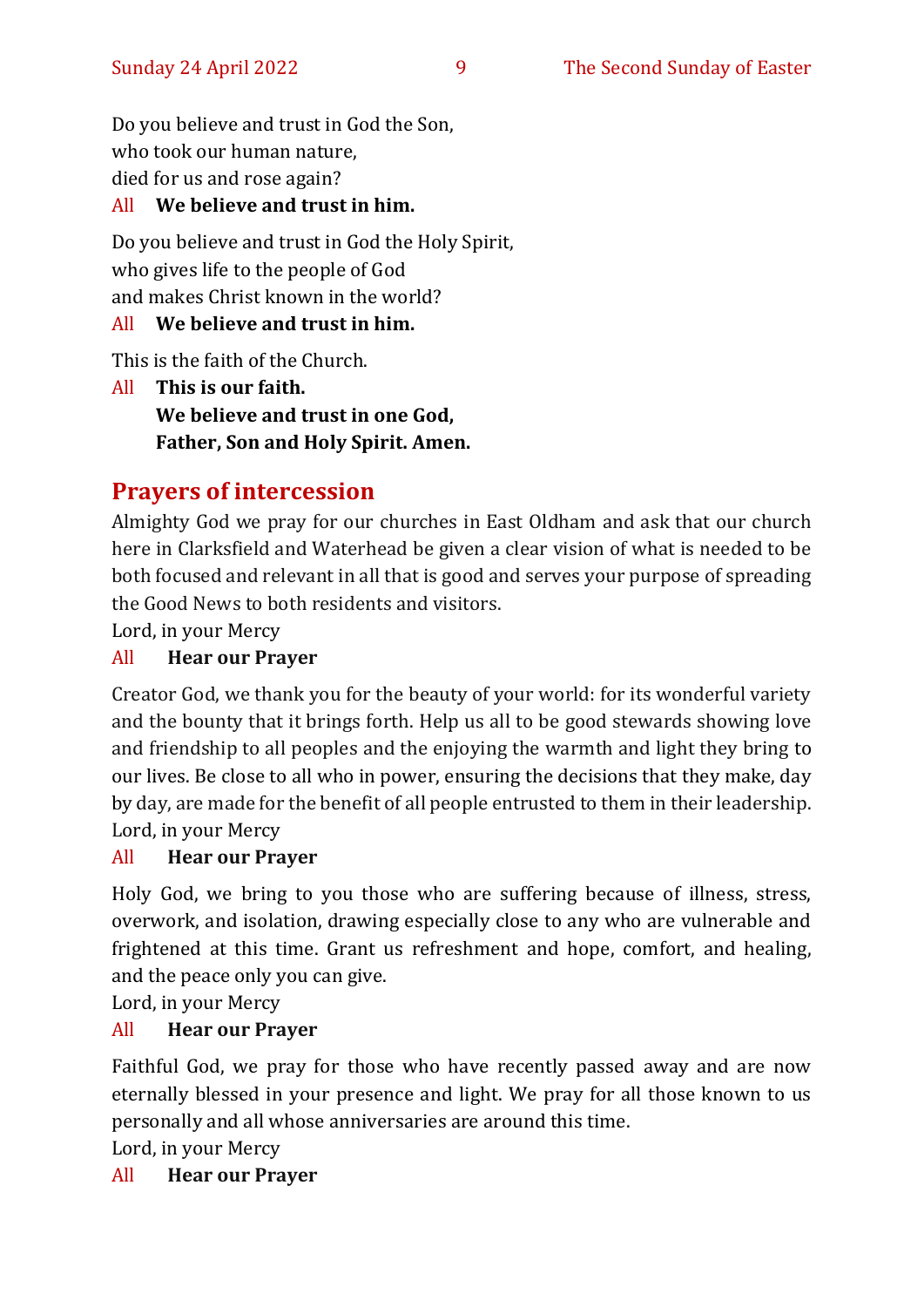Faithful God receive our intercessions and thanksgiving on behalf of the church and the world.

Merciful Father,

All **accept these prayers for the sake of your Son, our Saviour Jesus Christ. Amen.**

#### **The peace**

Peace to you from God our heavenly Father. Peace from his Son Jesus Christ who is our peace. Peace from the Holy Spirit, the Life-giver

The peace of the Lord be always with you,

All **And also with you.**

HYMN 3 **[See what a morning](https://www.youtube.com/watch?v=ET65Y1r3YeQ)** (please click on this link to hear the hymn)

The liturgy of the Communion Service appears below

## The Dismissal

The peace of God which passes all understanding, keep your hearts and minds in the knowledge and love of God, and of his Son Jesus Christ our Lord; and the blessing of God almighty, the Father, the Son, and the Holy Spirit, be among you and remain with you always.

All **Amen.**

HYMN 4 **[Halleluia!](https://www.youtube.com/watch?v=5bs4fL1DFdw)** (please click on this link to hear the hymn)

Go in peace to love and serve the Lord.

#### All **In the name of Christ. Amen.**

Alleluia! Christ is risen!

All **He is risen indeed! Alleluia!**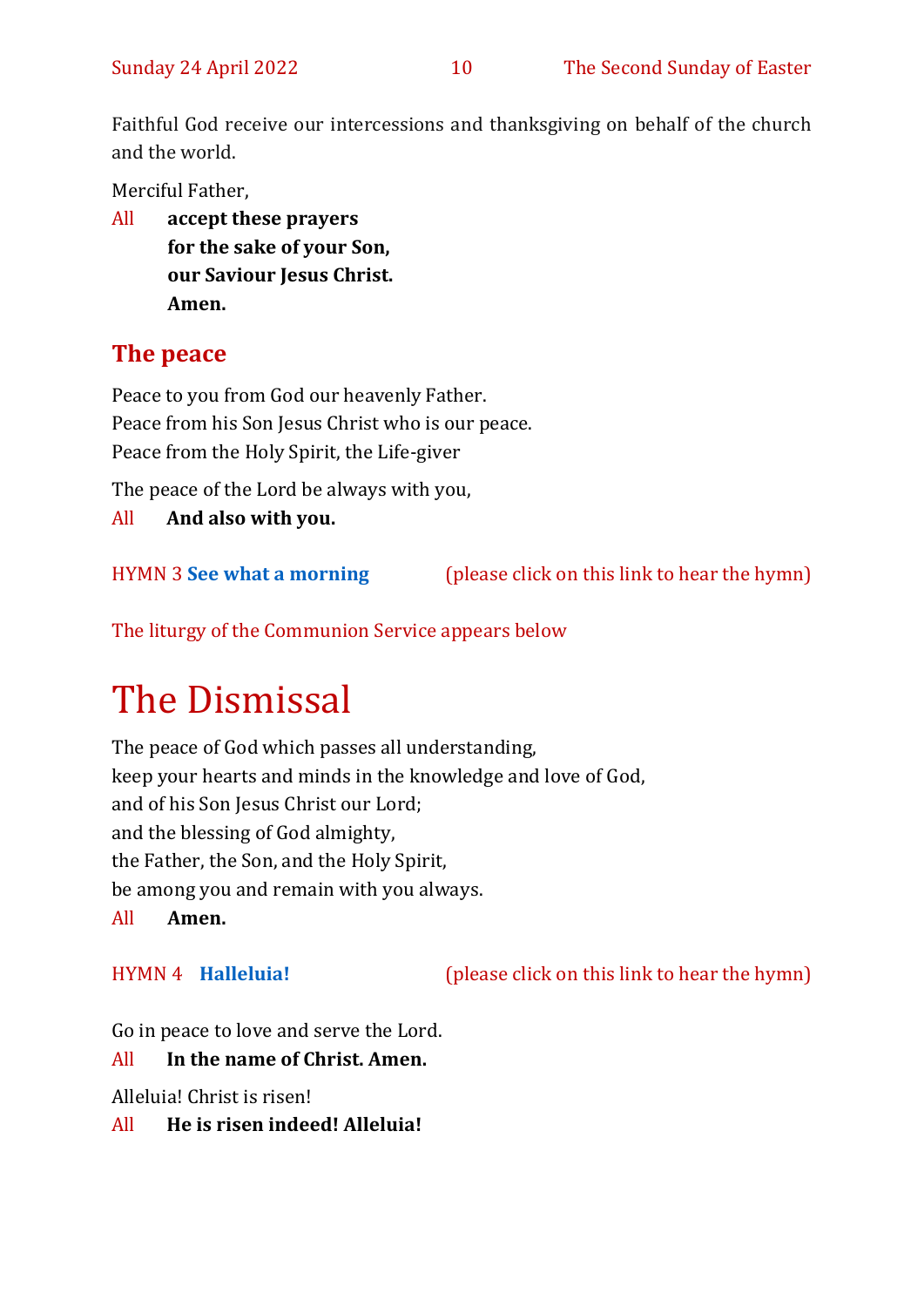### The Liturgy of the Sacrament

#### Eucharistic Prayer (prayer E)

The Lord be with you

#### All **and also with you.**

Lift up your hearts.

#### All **We lift them to the Lord.**

Let us give thanks to the Lord our God.

#### All **It is right to give thanks and praise.**

Father, you made the world and love your creation. You gave your Son Jesus Christ to be our Saviour. His dying and rising have set us free from sin and death. And so we gladly thank you, with saints and angels praising you, and saying,

All **Holy, holy, holy Lord, God of power and might, heaven and earth are full of your glory. Hosanna in the highest. Blessed is he who comes in the name of the Lord. Hosanna in the highest.**

We praise and bless you, loving Father, through Jesus Christ, our Lord; and as we obey his command, send your Holy Spirit, that broken bread and wine outpoured may be for us the body and blood of your dear Son.

On the night before he died he had supper with his friends and, taking bread, he praised you. He broke the bread, gave it to them and said: Take, eat; this is my body which is given for you; do this in remembrance of me.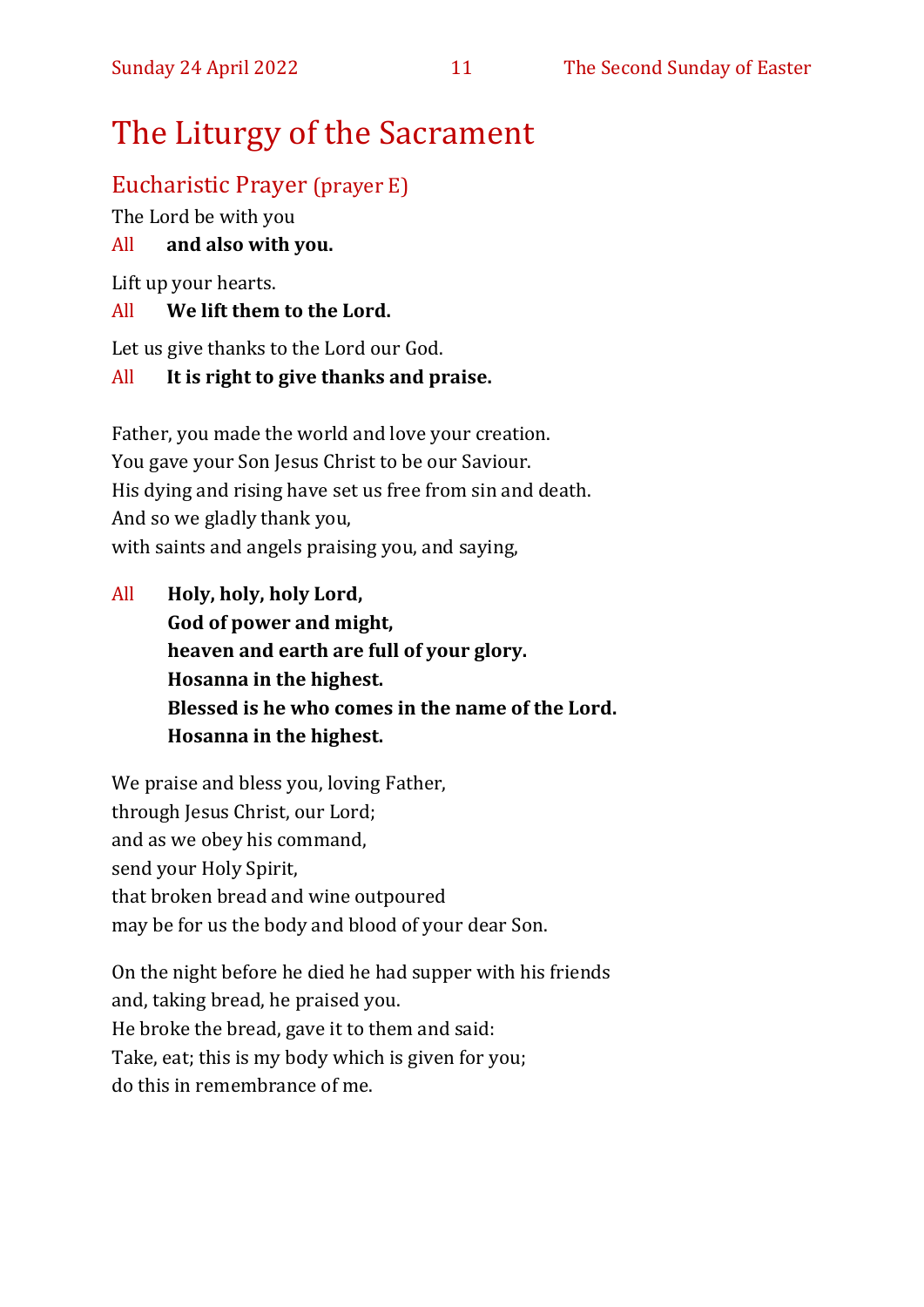When supper was ended he took the cup of wine. Again he praised you, gave it to them and said: Drink this, all of you; this is my blood of the new covenant, which is shed for you and for many for the forgiveness of sins. Do this, as often as you drink it, in remembrance of me.

So, Father, we remember all that Jesus did, in him we plead with confidence his sacrifice made once for all upon the cross.

Bringing before you the bread of life and cup of salvation, we proclaim his death and resurrection until he comes in glory.

Great is the mystery of faith:

#### All **Christ has died. Christ is risen. Christ will come again.**

Lord of all life, help us to work together for that day when your kingdom comes and justice and mercy will be seen in all the earth.

Look with favour on your people, gather us in your loving arms and bring us with all the saints to feast at your table in heaven.

Through Christ, and with Christ, and in Christ, in the unity of the Holy Spirit, all honour and glory are yours, O loving Father, for ever and ever.

All **Amen.**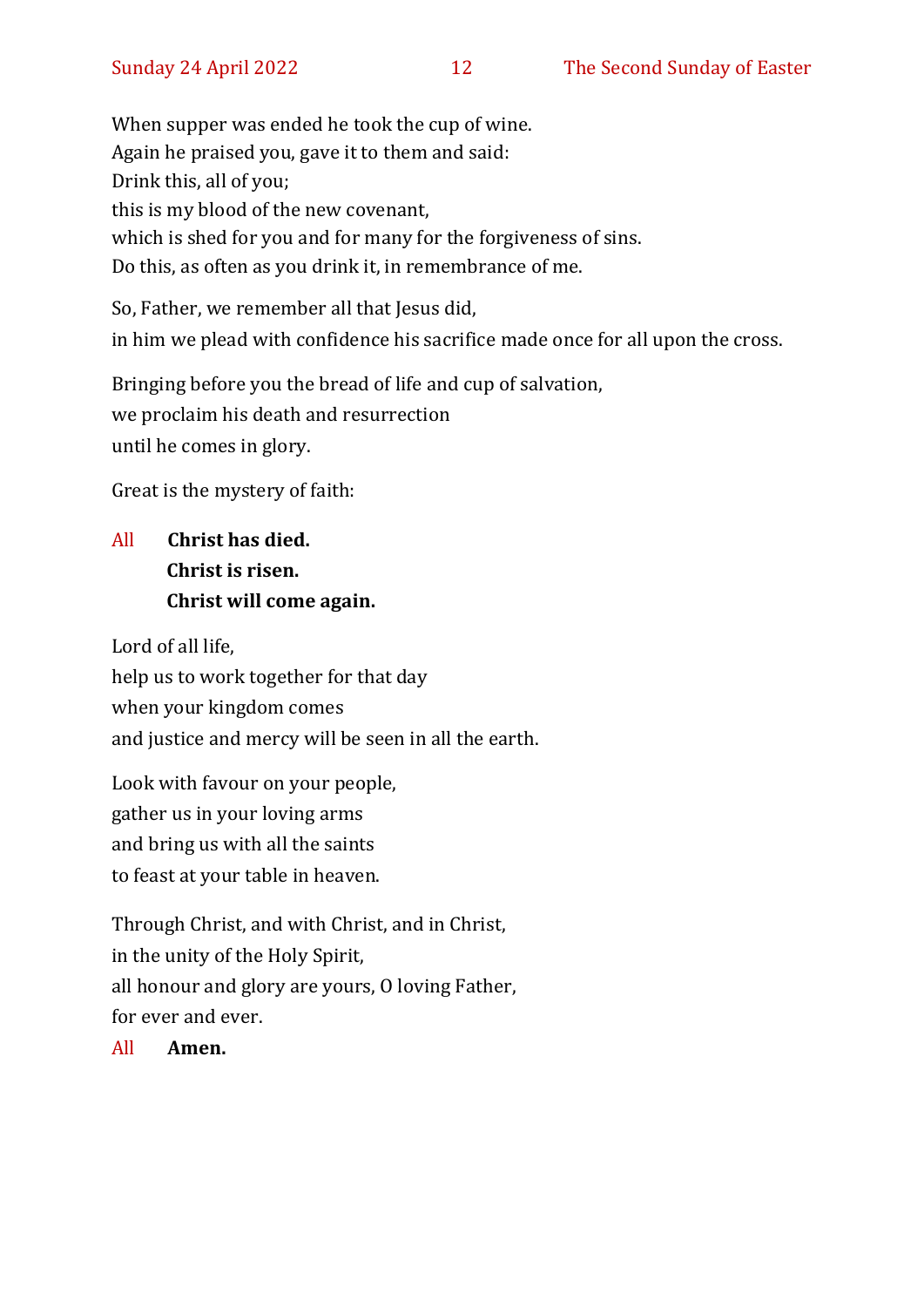#### The Lord's Prayer

As our Saviour taught us, so we pray

All **Our Father in heaven, hallowed be your name, your kingdom come, your will be done, on earth as in heaven. Give us today our daily bread. Forgive us our sins as we forgive those who sin against us. Lead us not into temptation but deliver us from evil.**

**For the kingdom, the power, and the glory are yours now and for ever. Amen.**

#### Breaking of the Bread

We break this bread to share in the body of Christ.

All **Though we are many, we are one body, because we all share in one bread.**

#### All **Lamb of God,**

**you take away the sin of the world, have mercy on us.**

**Lamb of God, you take away the sin of the world, have mercy on us.**

**Lamb of God, you take away the sin of the world, grant us peace.**

Draw near with faith. Receive the body of our Lord Jesus Christ which he gave for you, and his blood which he shed for you. Eat and drink in remembrance that he died for you, and feed on him in your hearts by faith with thanksgiving.